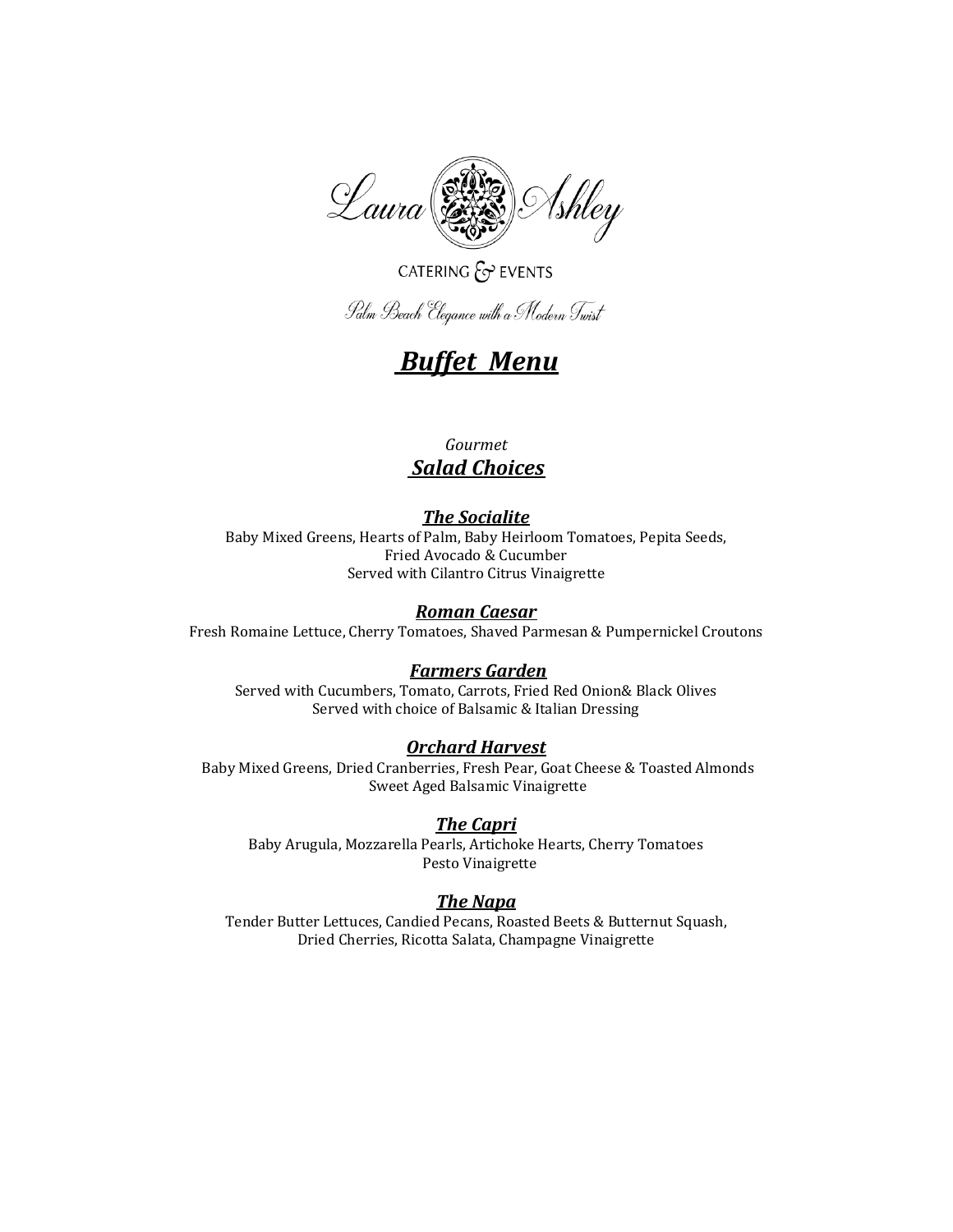# *Entrée Choices*

# *BEEF*

*Grilled Marinated Flank Steak Served with Onion Chutney & Fresh Chimichurri Sauce*

> *Roasted New York Strip Loin Served with Horseradish Cream Sauce*

*Braised Beef Tips Served with a Burgundy Reduction Sauce*

#### *Chef Carved Filet Mignon*

*Served with Horseradish Cream Sauce & Burgundy Demi Sauce Additional \$8.99*

# *Chicken*

#### *Chicken Bella*

*Roasted Artichoke Hearts & Baby Bella Mushrooms Lemon Shallot Cream Sauce* 

*Chicken Parmesan Traditional Homemade Marinara, Fresh Mozzarella*

*Macadamia Nut Encrusted Chicken Served in Coconut Curry Sauce (Not spicy)*

*Grilled Chicken Pesto Served in Pesto Cream Sauce garnished with Sun Dried Tomatoes* 

*Braised Lemon & Rosemary Chicken Thighs* 

# *Pork*

*Crispy Pork Milanese Served with Creamy Caper Lemon Sauce & Shaved Parmesan*

*Italian Smoked Sausages Caramelized Tri Colored Peppers & Sweet Red Onions*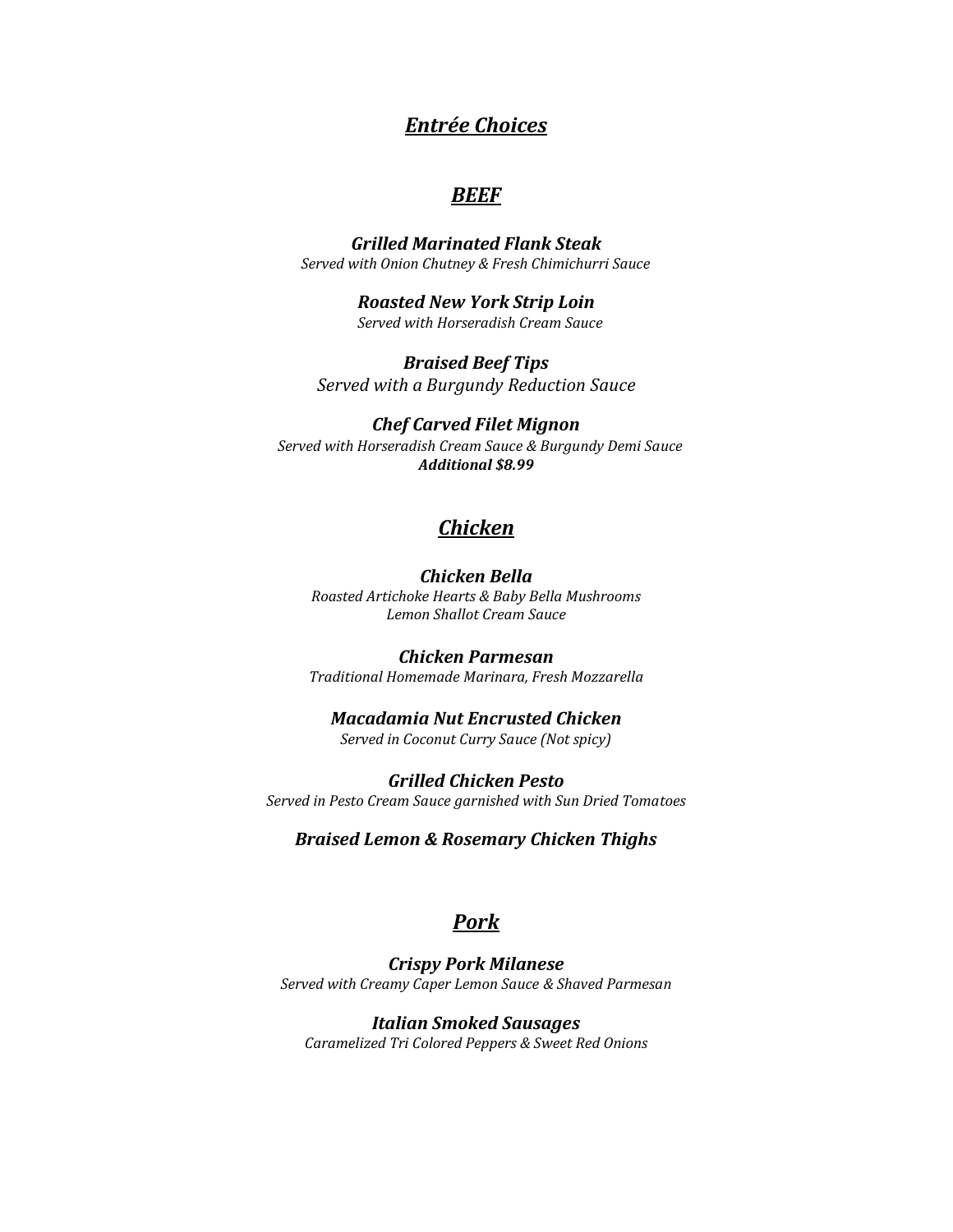# *Seafood*

#### *Maryland Crab Cakes Served with Remoulade Sauce Additional \$6.99pp*

*Lobster Ravioli Served with Ala Vodka Sauce Additional \$5.99pp*

*Seaside Paella Mussels, Calamari, Shrimp & Bay Scallops*

*Almond Crusted Mahi Mahi Served with steamed Confetti Bell Peppers & Clementine Burre Blanc*

#### *Broiled Salmon Filet with Herb Dijon Mustard Glaze*

### *Snapper Picatta Fried Capers, Grilled Lemons, Sundried Tomatoes & White Wine Sauce*

# *Vegetarian & Vegan Entrée Alternative Options*

*Wild Mushroom Strudel --***\*Vegan** Phyllo filled with sautéed Mushrooms & Artichokes

*Grilled Zucchini Lasagna --\*Vegan Cashew Chickpea "Ricotta", Sundried Tomato Pesto & Balsamic Glaze*

> *Eggplant Rollatini –\*Contains Dairy Served over steamed Spaghetti Squash*

*Butternut Squash Ravioli --\*Contains Dairy*